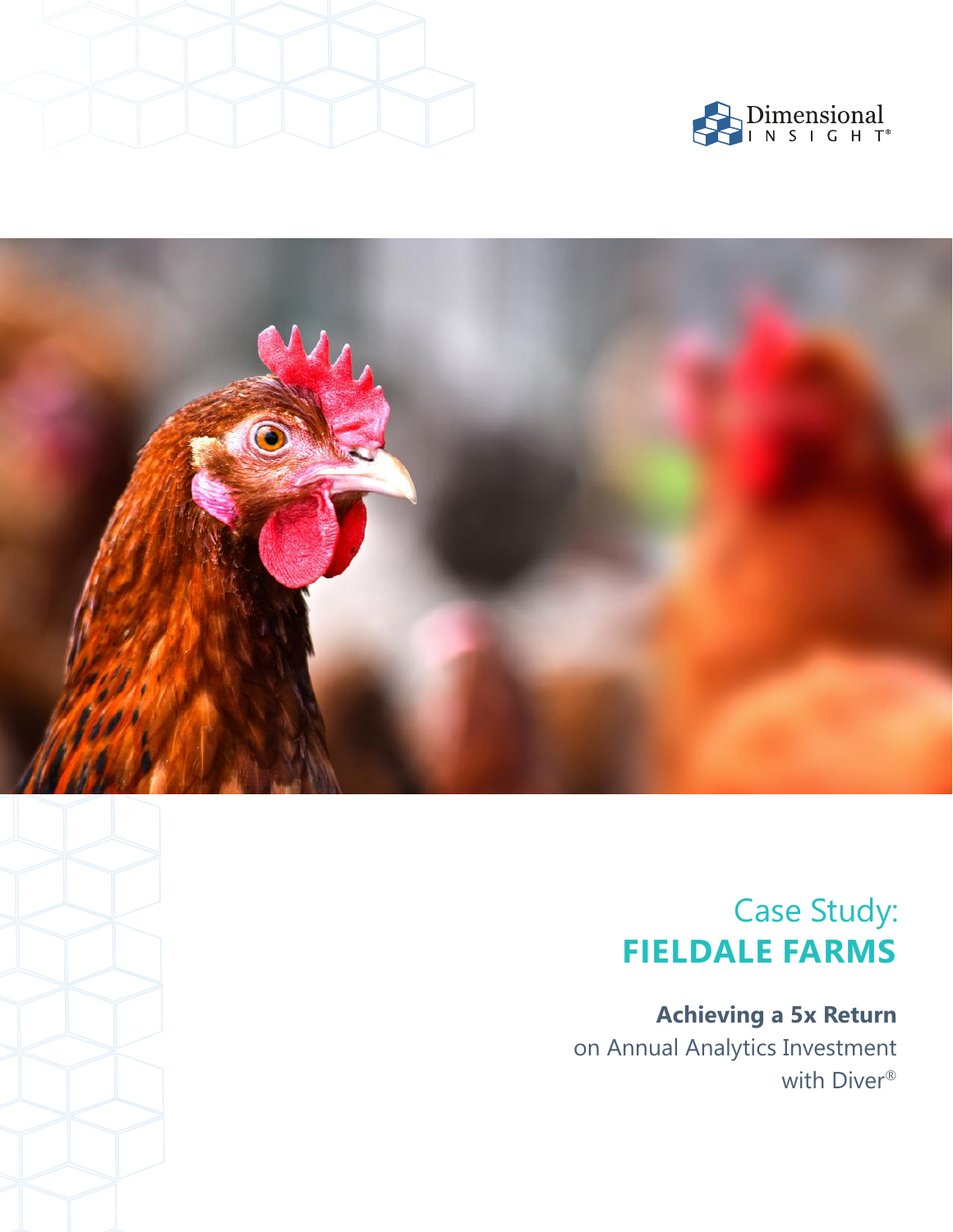

## *Quick facts:*

**Organization: Fieldale Farms Industry:** Food production **Location:** Baldwin, Georgia **Revenue:** \$1 billion **Employees:** 4,800 **Customer since:** 2015 **Website:** www.fieldale.com **Solution:** Diver® Platform and General Ledger Advisor™

#### *KEY TAKEAWAYS*

- *Fieldale Farms paid back its Diver Platform product investment in one year by saving the work of two FTEs.*
- *On an annual basis, the company currently achieves a 5x return on investment on its maintenance costs.*
- *With the help of Diver, Fieldale Farms was able to reduce its poultry yard time by 13% and track other key metrics that help improve productivity.*
- *Fieldale Farms' upgrade to the latest version of Diver Platform provided much faster data processing speeds.*
- *With General Ledger Advisor, managers can answer financial questions right away rather than wait for data to be collected in a spreadsheet.*

*"With Diver, you can click through and quickly see what might be right and what might be off. That allows you to make decisions and adjustments in a timelier manner."*

> *— Tony Maturo, Operations Controller*

## BACKGROUND

Fieldale Farms is a family-owned business that was founded in 1962, and it has been privately owned since 1972. The organization has grown to become one of the largest independent poultry producers in the world, producing about three-million broilers a week. With Di<br>
"With Di<br>
allows y<br>
BACK<br>
Fieldale<br>
owned

Fieldale Farms produces antibiotic-free chicken under the Springer Mountain label. The company supplies chicken to major restaurant chains such as Panera Bread and Chipotle Mexican Grill, as well as grocery stores such as Publix, Ahold, Demoulas/Market Basket and Stop & Shop.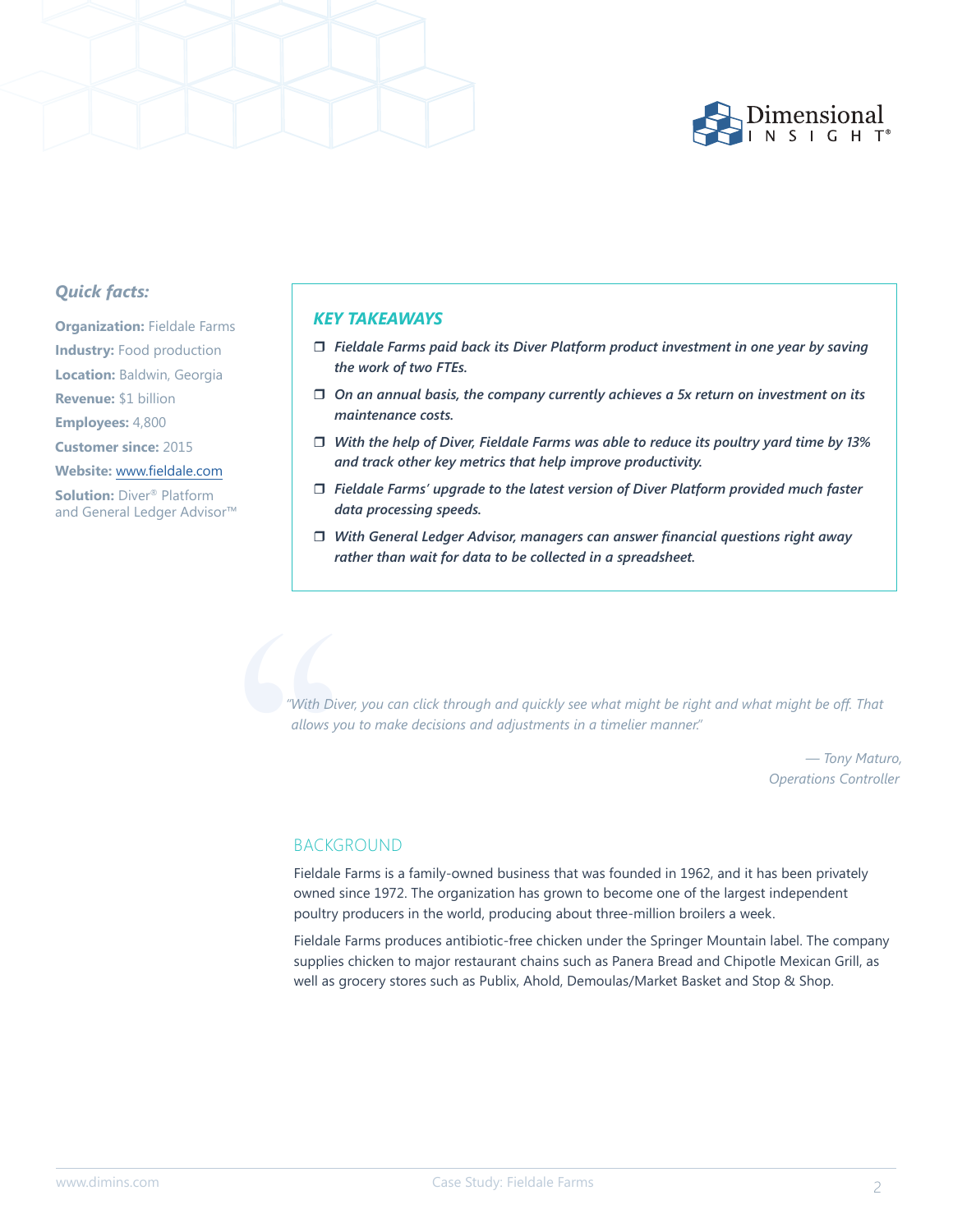





*Tony Maturo, Operations Controller*

## THE CHALLENGE

Fieldale Farms faces many of the same challenges others in the industry are facing right now. One challenge is that since unemployment is so low it can be hard to find the right fit in the labor market. Poultry production requires certain skills that can be difficult to find and Fieldale needs to make adjustments, such as salary increases, to set itself apart. That, of course, impacts the company's margins.

Similarly impacting margins are fluctuations in the grain markets. Corn and soymeal make up most of the feed Fieldale uses for its chickens, accounting for about 75% of the cost of the feed product. While the price of corn has been fairly steady, the price of soybeans has been rising lately.

In addition to the industry challenges, Fieldale has a lot of data it needs to keep track of within the organization. One example is yard time. This is the amount of time birds spend in line to be processed after they are brought from the farm and weighed. The longer the yard time, the more weight the birds lose, so the goal is to keep yard time down.

Fieldale Farms had a decades-old system in place, which was capable of producing reports. However, the process was far too time-consuming. The company needed something that was faster, nimbler, and could help it track the data it needs to optimize processes and improve margins.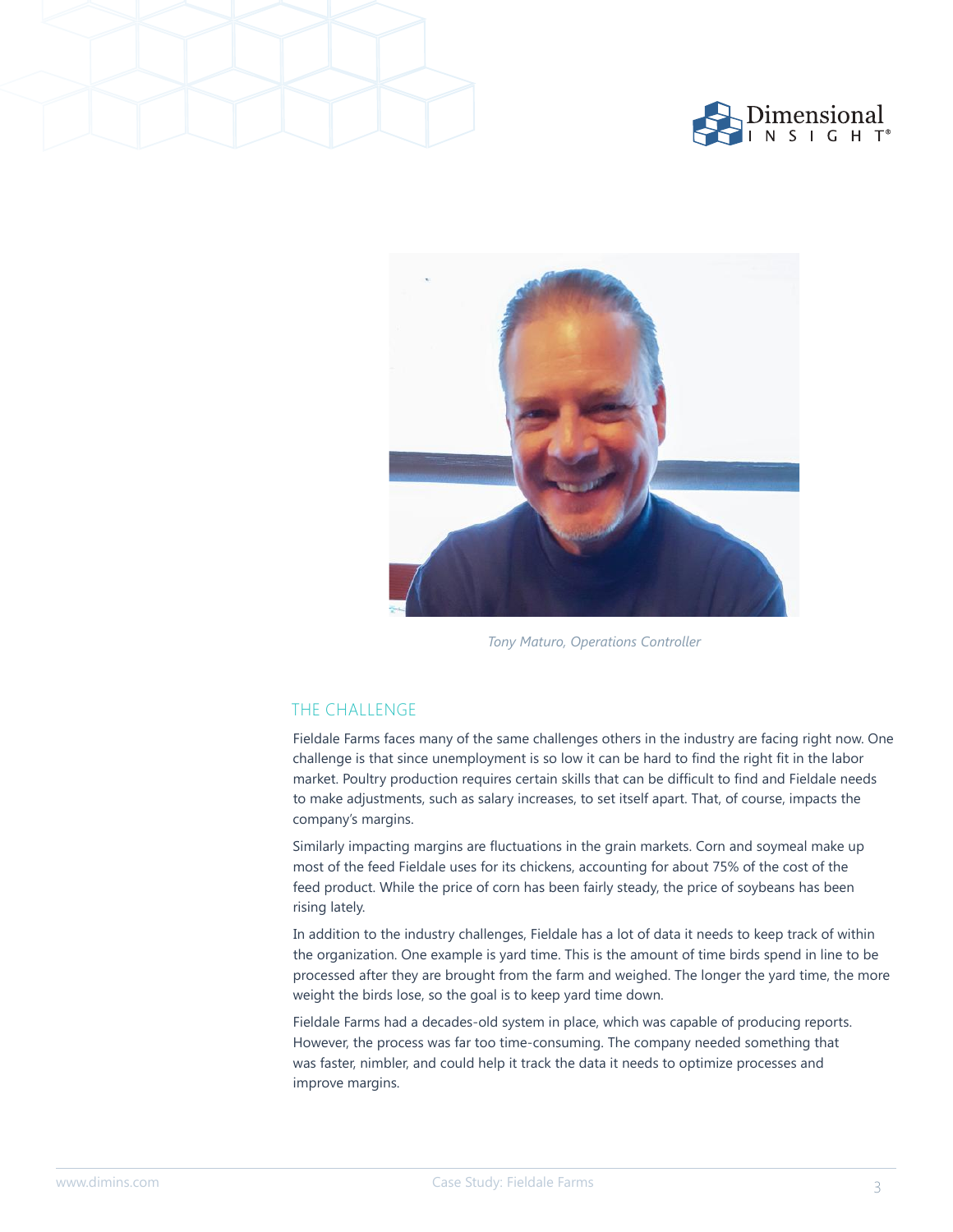



## *THE GOAL*

*The company's main goal was to find an analytics solution that would:*

- *Make it easier for the organization to get the information it needed and to get that information more quickly.*
- *Provide insight into key areas such as yard time to enable it to make impactful improvements.*
- *Allow it to analyze all of its general ledger information in real-time, from one place.*

#### THE SOLUTION

Fieldale Farms found the functionality it needed with Dimensional Insight®'s Diver Platform. The company also implemented General Ledger Advisor (GL Advisor), an application built on Diver.

Fieldale Farms first started using General Ledger Advisor, which allows the company to view its financial data in real time, without having to wait for a monthly report to be produced. Due to the success of General Ledger Advisor, as well as previous experience with Diver Platform, Fieldale Farms soon implemented Diver as well.

"Having worked with the technology, I was sold on it," says Tony Maturo, operations controller at Fieldale Farms. "And then seeing the positive results from GL Advisor — that combination of the two pushed us to becoming full-fledged Dimensional Insight customers."

Soon after deploying Diver, Fieldale Farms upgraded to Diver Platform 7.0, which includes Dimensional Insight's Spectre® technology. Spectre is built on columnar database technology, which enables faster processing times and improved performance for queries.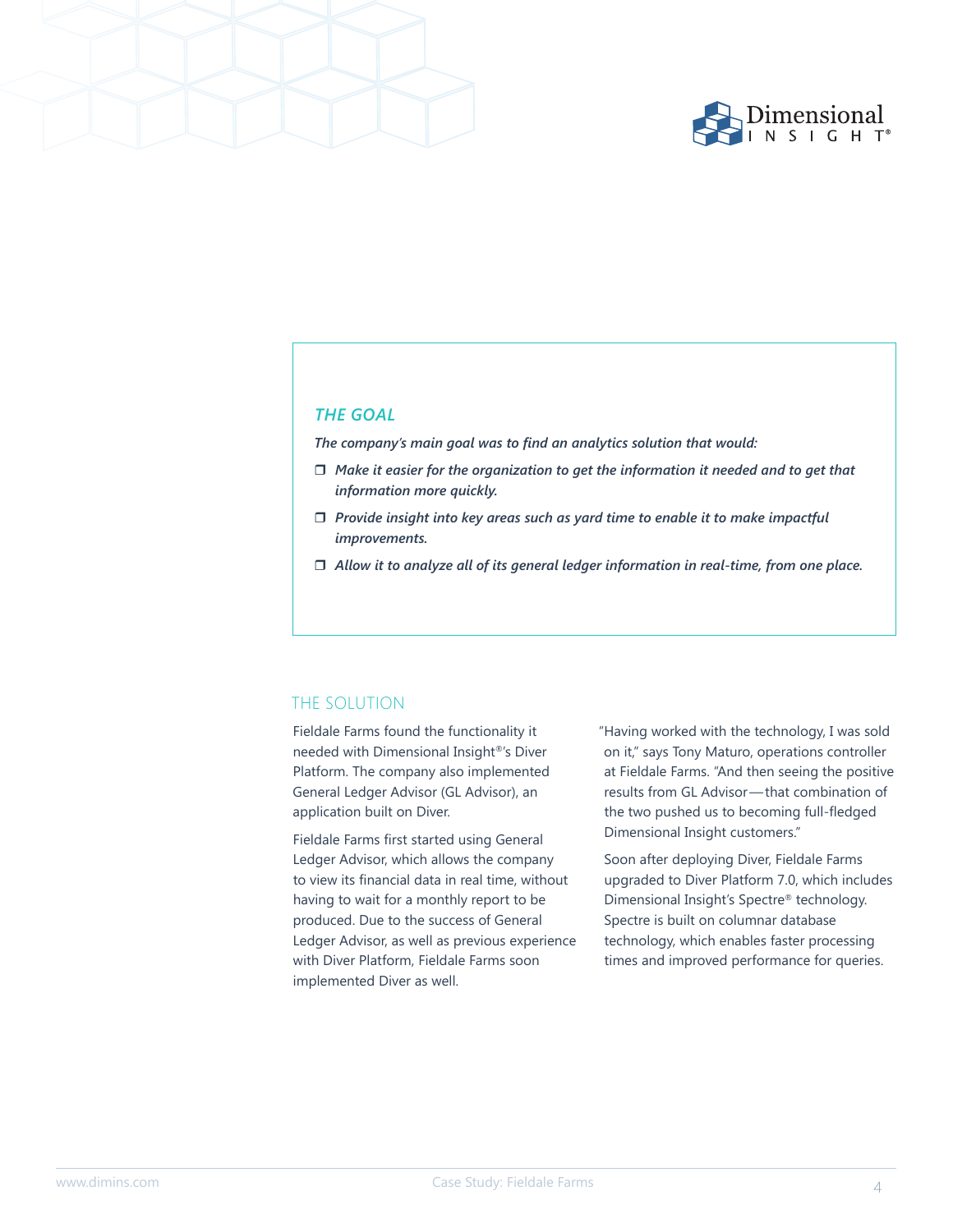

"Having"<br>"Having"<br>on it. Ar<br>the posi<br>from GL<br>combine<br>the two<br>to becor<br>fledged<br>Insight of *"Having worked with the technology, I was sold on it. And then seeing the positive results from GL Advisor — that combination of the two pushed us to becoming fullfledged Dimensional Insight customers."*

> *— Tony Maturo, Operations Controller*

## THE RESULTS

With Diver, Fieldale Farms set up a daily yard time report with the goal of reducing the time that chickens are processed. That, in turn, would improve the profitability of each chicken. Using this report, Fieldale Farms was able to reduce yard time by 30 minutes, which is a 13% reduction in time.

"Diver allows us to be able to quickly identify things that look out of sort," says Maturo. "Having the information strung together in a way where instead of going and printing out four or five different reports and doing a comparison and looking for patterns, it's all there for you on one screen. With Diver, you can click through and quickly see what might be right and what might be off. That allows you to make decisions and adjustments in a timelier manner."

Fieldale Farms uses Diver to keep track of some of the same data it has always tracked but in a more efficient manner. That includes transportation data like cost per mile, internal transfers between plants and freezers, customer sales volume, and finance data. Once Fieldale Farms upgraded to Diver Platform 7.0, it was able to refresh its data more quickly. Instead of a two or three-hour process that it ran overnight, it could refresh data much more quickly, meaning the company has access to data in close to real time.

The self-service aspect of both Diver Platform and General Ledger Advisor is one of the most appealing factors to Fieldale Farms. "We're able to get information out to all of our managers as soon as the information's updated," says Maturo. In the past, he says, it took a few days to create a spreadsheet where people would then come back and ask questions about the data being presented. "Now they can drill in and see the answer to some of their questions right away," says Maturo.

All told, Fieldale Farms estimates that by using Diver and General Ledger Advisor, the organization is saving the cost of two FTEs, or about \$170,000 a year. The savings mean that Fieldale Farms was able to pay back its product costs in one year, and it currently achieves a 5x return on its maintenance costs annually.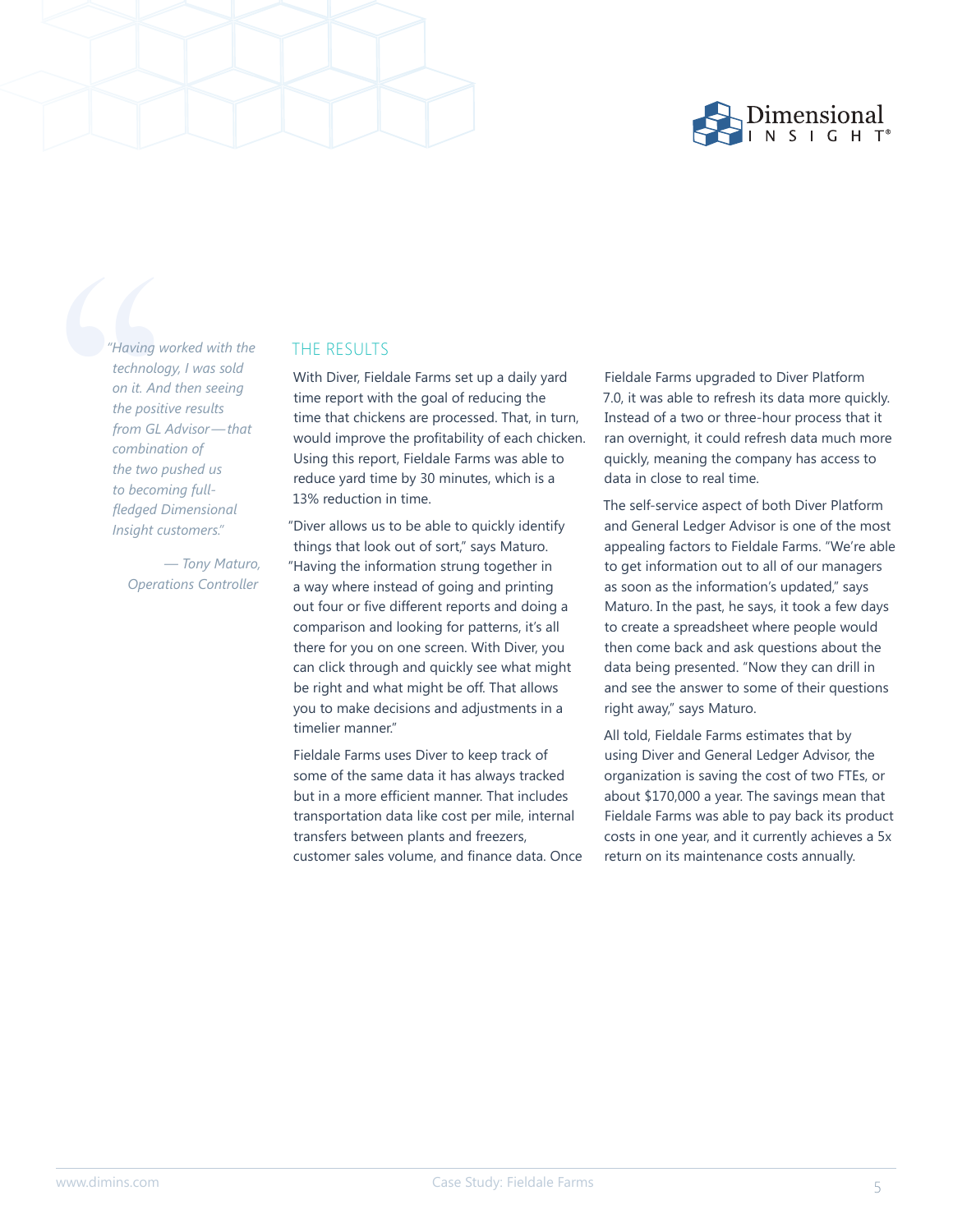





*Andrew Rudeseal, Information Systems Manager*

## WHAT'S NEXT

Fieldale is already looking ahead at how it can use Dimensional Insight's development platform, Workbench®, for a large ERP initiative it has on the horizon. The organization also thinks Dimensional Insight's Measure Factory®, which centralizes control of business rules, could be the answer to its struggle to control its definitions.

"Right now, our measures are poorly defined and scattered all over the place," says Andrew Rudeseal, information systems manager at Fieldale Farms. "We really have to get that process under control and have a centralized place to define all of our metrics, get everyone on board with those metrics, and then maintain them."

The other issue Fieldale Farms faces is the fact that the more people see Diver and what it can do, the more people want to use it. So the company is looking at purchasing more licenses so more people in the organization can use Diver.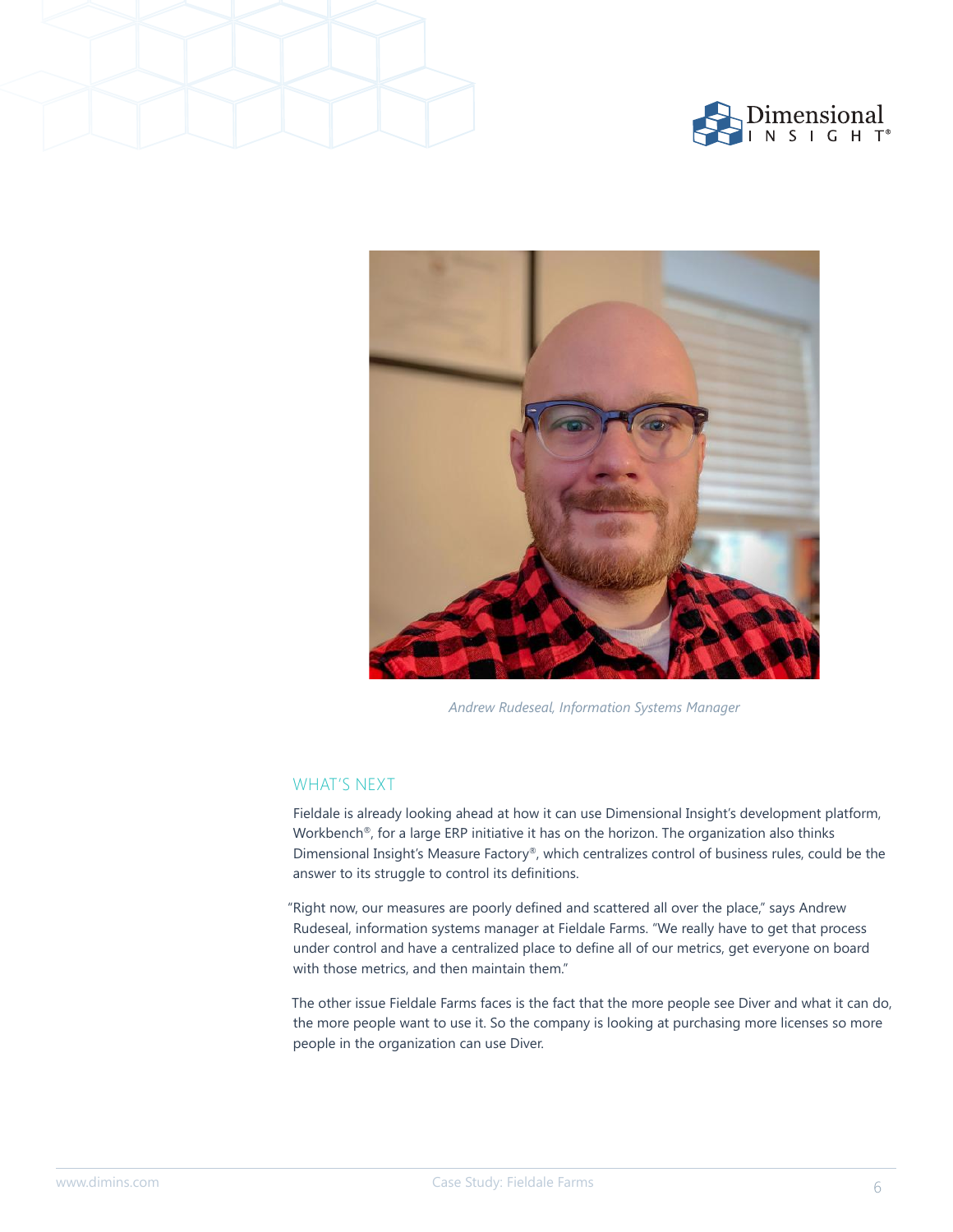

## LESSONS LEARNED

While Fieldale Farms appreciates the self-service aspect of Diver Platform, the organization also realizes that it can't give users — especially those who are new to the organization — completely free rein to explore the data, as that could lead to misinterpretation. That's why Maturo and Rudeseal advocate providing users with access to certain pieces of data at the beginning and coupling that with user training before opening up full access.